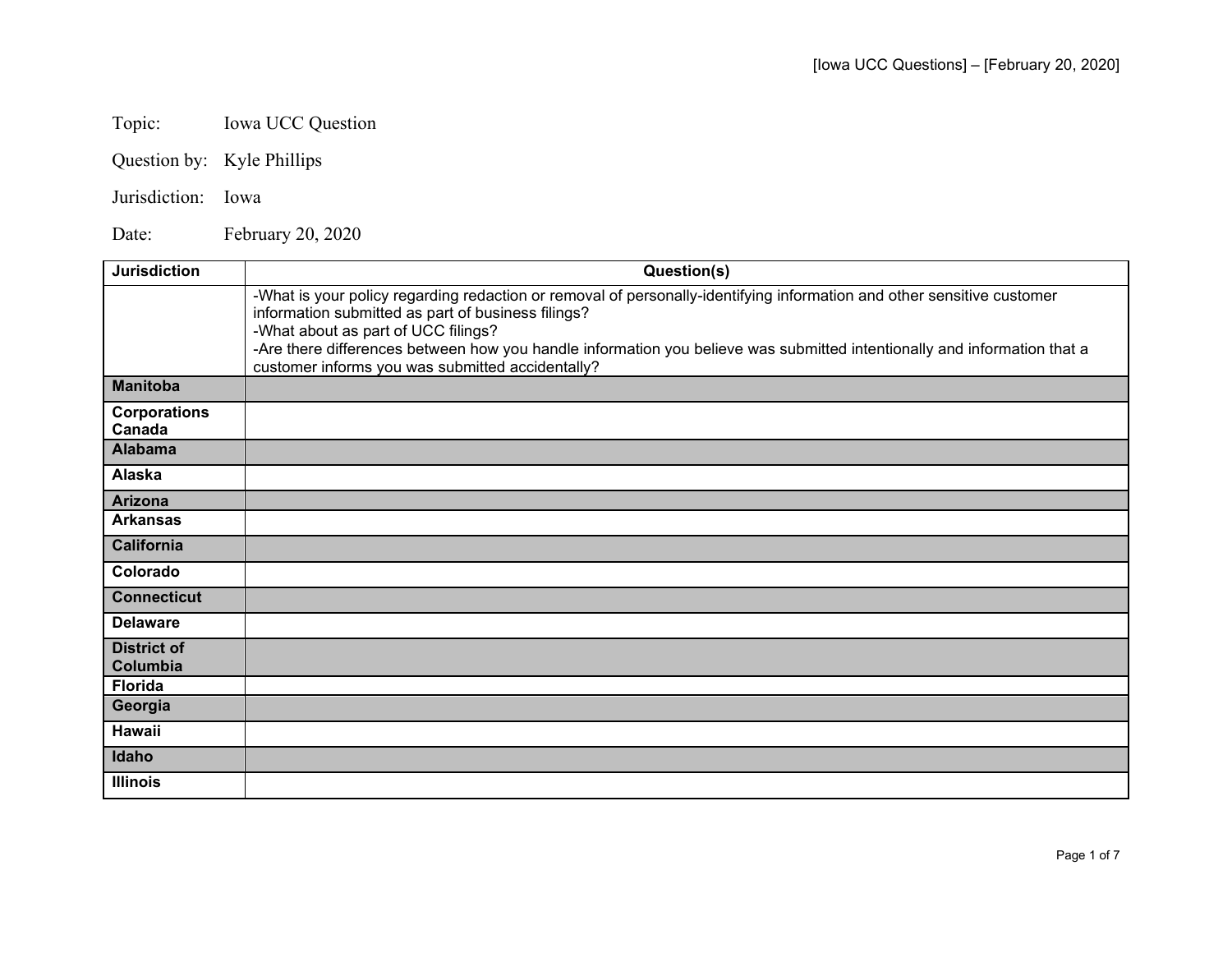| <b>Jurisdiction</b> | Question(s)                                                                                                                                                                                                                                                                                                                                                                                                                                                                                                                                                                                                                                                                                                                                                                                                                                                                                                                                                                                                                                                                                                                                                                                                                                                                                                                                                                                                                                                                                                          |
|---------------------|----------------------------------------------------------------------------------------------------------------------------------------------------------------------------------------------------------------------------------------------------------------------------------------------------------------------------------------------------------------------------------------------------------------------------------------------------------------------------------------------------------------------------------------------------------------------------------------------------------------------------------------------------------------------------------------------------------------------------------------------------------------------------------------------------------------------------------------------------------------------------------------------------------------------------------------------------------------------------------------------------------------------------------------------------------------------------------------------------------------------------------------------------------------------------------------------------------------------------------------------------------------------------------------------------------------------------------------------------------------------------------------------------------------------------------------------------------------------------------------------------------------------|
|                     | -What is your policy regarding redaction or removal of personally-identifying information and other sensitive customer<br>information submitted as part of business filings?<br>-What about as part of UCC filings?<br>-Are there differences between how you handle information you believe was submitted intentionally and information that a<br>customer informs you was submitted accidentally?                                                                                                                                                                                                                                                                                                                                                                                                                                                                                                                                                                                                                                                                                                                                                                                                                                                                                                                                                                                                                                                                                                                  |
| Indiana             | -What is your policy regarding redaction or removal of personally-identifying information and other sensitive customer<br>information submitted as part of business filings? Any PII (SSNs & EINs) discovered by our Staff in business or trademark<br>filings is manually redacted. We currently do not have any automated mechanisms in place that scan or redact PII in business<br>filings. If a customer reports that PII is available in our publically available filing images, we will redact the PII and replace the<br>image with the redacted version.<br>-What about as part of UCC filings? For new UCC filings only, our internal (paper-submissions) and online systems actively<br>search filings and attached images for PII (SSNs and EINs). For filings submitted by paper and for any online submission that<br>contain an attachment with PII, the system automatically redacts the PII. In the collateral field of an online filing, we scan for<br>PII and will redact only if the customer indicates that the data is PII. We have not gone live with XML filings yet, but we will<br>also scan XML submissions and attachments for PII. If PII is found in XML submissions we will automatically redact.<br>-Are there differences between how you handle information you believe was submitted intentionally and information that a<br>customer informs you was submitted accidentally? No - our goal is to prevent PII from becoming part of the record and redact<br>in either scenario. |
| lowa                |                                                                                                                                                                                                                                                                                                                                                                                                                                                                                                                                                                                                                                                                                                                                                                                                                                                                                                                                                                                                                                                                                                                                                                                                                                                                                                                                                                                                                                                                                                                      |
| <b>Kansas</b>       |                                                                                                                                                                                                                                                                                                                                                                                                                                                                                                                                                                                                                                                                                                                                                                                                                                                                                                                                                                                                                                                                                                                                                                                                                                                                                                                                                                                                                                                                                                                      |
| Kentucky            |                                                                                                                                                                                                                                                                                                                                                                                                                                                                                                                                                                                                                                                                                                                                                                                                                                                                                                                                                                                                                                                                                                                                                                                                                                                                                                                                                                                                                                                                                                                      |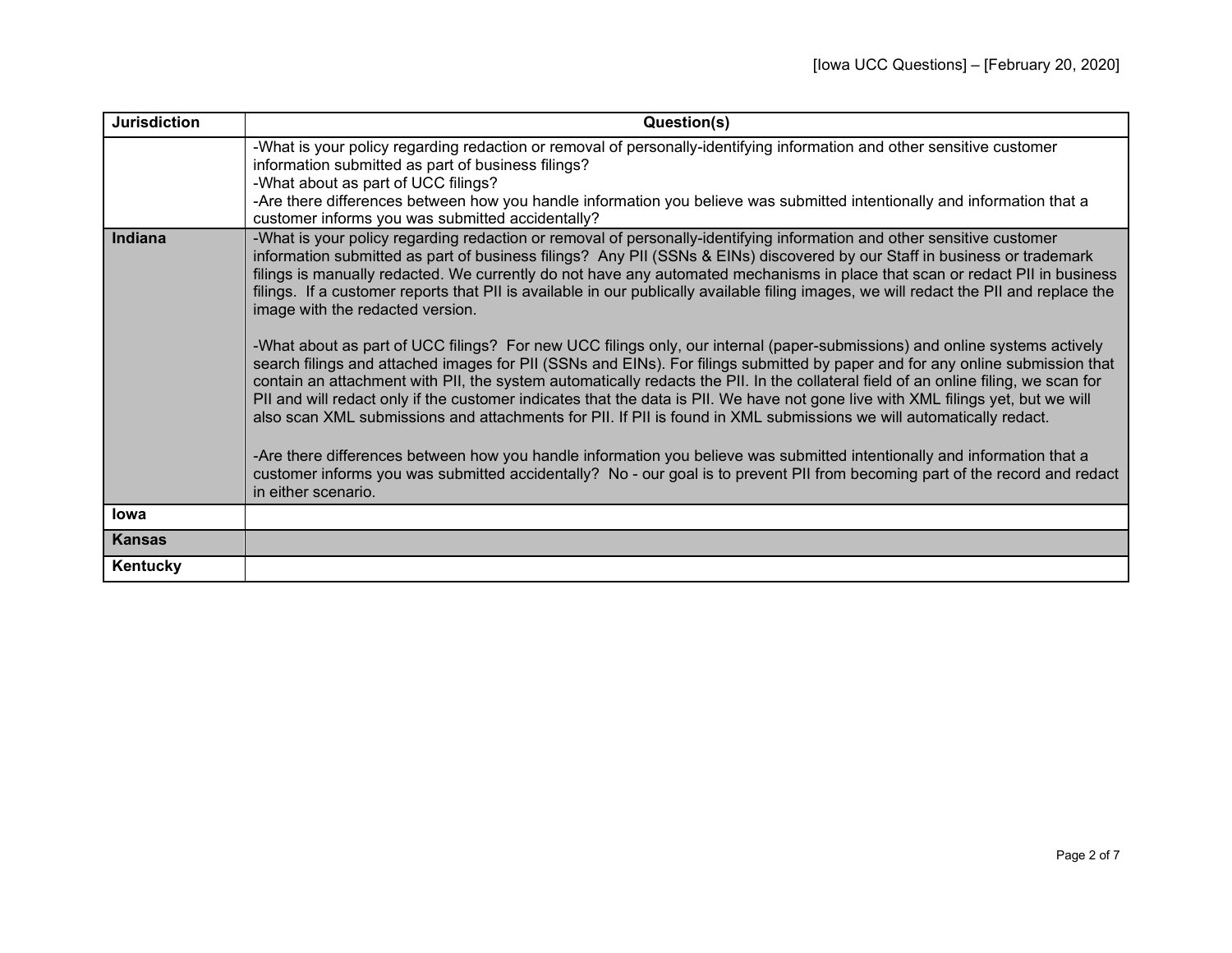| <b>Jurisdiction</b>  | Question(s)                                                                                                                                                                                                                                                                                                                                                                                                                                                                                           |
|----------------------|-------------------------------------------------------------------------------------------------------------------------------------------------------------------------------------------------------------------------------------------------------------------------------------------------------------------------------------------------------------------------------------------------------------------------------------------------------------------------------------------------------|
|                      | -What is your policy regarding redaction or removal of personally-identifying information and other sensitive customer<br>information submitted as part of business filings?<br>-What about as part of UCC filings?                                                                                                                                                                                                                                                                                   |
|                      | -Are there differences between how you handle information you believe was submitted intentionally and information that a<br>customer informs you was submitted accidentally?                                                                                                                                                                                                                                                                                                                          |
| Louisiana            | *In reference to personal/sensitive information*: For Business Filings: if the filing is paper we will redact personal information<br>(SSN, DL, etc) before scanning into our system for filing.                                                                                                                                                                                                                                                                                                      |
|                      | In regards to UCC filings: Since all UCC filings are filed at the Parish Clerk of Court office, it is up to each individual office to<br>have policies in place for personal or sensitive information. Our office sends out Acknowledgement letters and Central<br>Registry. For both of these, only the last 4 numbers of a social security number will show.                                                                                                                                        |
|                      | *As to information that may have been submitted intentionally or<br>accidentally*: For Business Fllings--Usually if someone submits something accidentally, they are informing us "same day", so<br>we do try to oblige and back the filing out, as long as no certified copies have been ordered. Once it is a matter of record, it<br>would require a certificate of correction or another filing to correct.                                                                                       |
|                      | In regards to UCC filings: Again, all filings are processed at the Parish Clerk of Court. The clerks do not review UCC filings<br>for accuracy or correctness (as far as the information provided other than what is necessary by statute). If a customer informs<br>the filing office that a UCC filing was submitted accidentally, such as a termination filed on the wrong UCC. The customer is<br>informed that a UCC-5 Information Statement can be filed stating the UCC was filed by accident. |
| <b>Maine</b>         |                                                                                                                                                                                                                                                                                                                                                                                                                                                                                                       |
| <b>Maryland</b>      |                                                                                                                                                                                                                                                                                                                                                                                                                                                                                                       |
| <b>Massachusetts</b> | This office generally rejects business filings containing private and personal information.<br>As for UCC filings, we will redact private and personal information. Our UCC system also has a redaction service with our<br>senior UCC examiners use to ensure that the information is redacted.                                                                                                                                                                                                      |
|                      | If personal information is later found to be on the filing, we will redact that personal information from the filing.                                                                                                                                                                                                                                                                                                                                                                                 |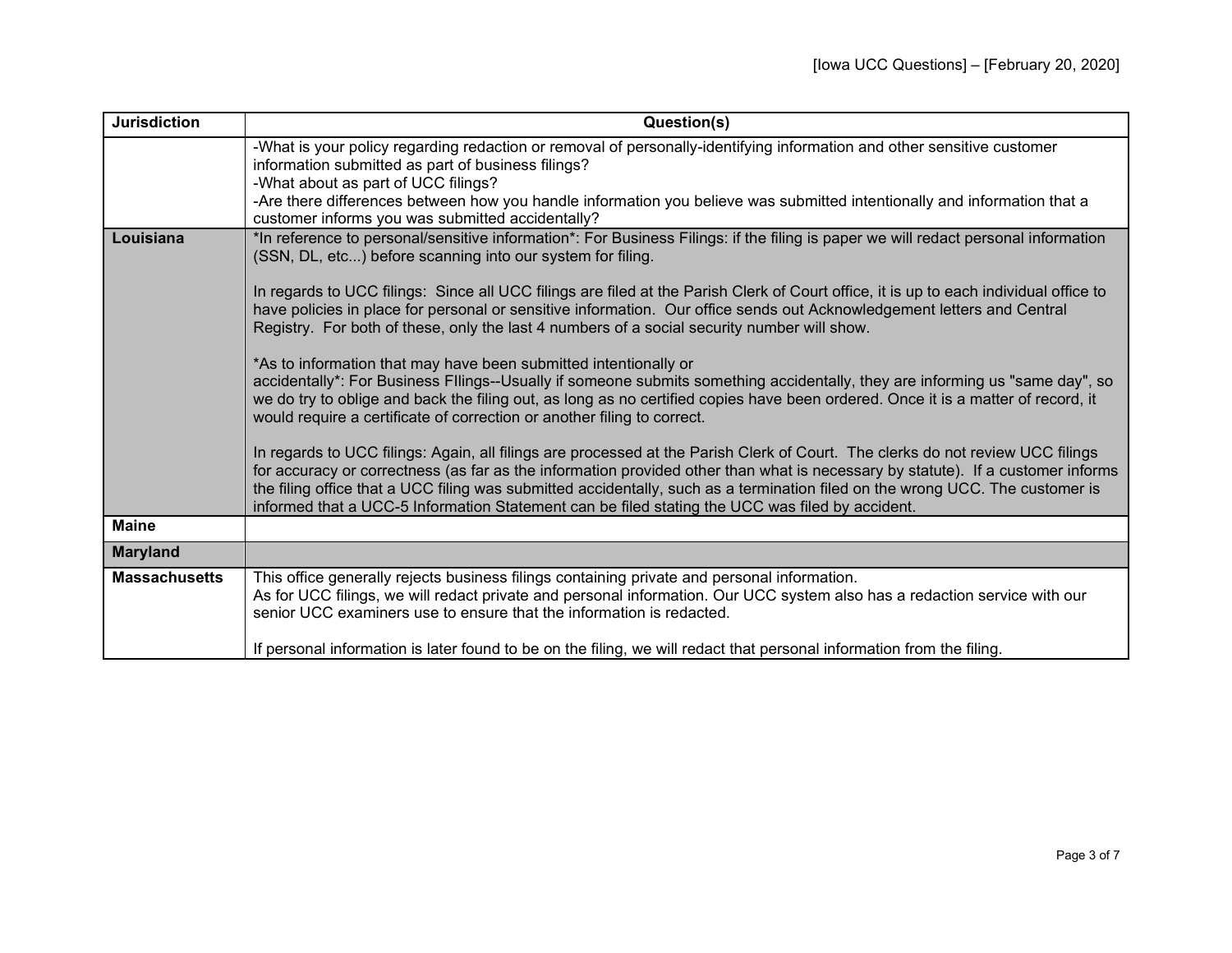| <b>Jurisdiction</b>  | Question(s)                                                                                                                                                                                                                                                                                                                                                                                                                                                                                                                                                                                                                                                                                                                                                                                                                                                                                                   |
|----------------------|---------------------------------------------------------------------------------------------------------------------------------------------------------------------------------------------------------------------------------------------------------------------------------------------------------------------------------------------------------------------------------------------------------------------------------------------------------------------------------------------------------------------------------------------------------------------------------------------------------------------------------------------------------------------------------------------------------------------------------------------------------------------------------------------------------------------------------------------------------------------------------------------------------------|
|                      | -What is your policy regarding redaction or removal of personally-identifying information and other sensitive customer<br>information submitted as part of business filings?                                                                                                                                                                                                                                                                                                                                                                                                                                                                                                                                                                                                                                                                                                                                  |
|                      | -What about as part of UCC filings?<br>-Are there differences between how you handle information you believe was submitted intentionally and information that a<br>customer informs you was submitted accidentally?                                                                                                                                                                                                                                                                                                                                                                                                                                                                                                                                                                                                                                                                                           |
| <b>Michigan</b>      | Michigan is the same as Indiana for the first and third questions. UCC filings are handled by a different department in<br>Michigan. I have copied IACA's STS Chair, Rayne Sherman, on this message, as she is with that department.                                                                                                                                                                                                                                                                                                                                                                                                                                                                                                                                                                                                                                                                          |
|                      | For UCC, Michigan only redacts the first 5 digits of an SSN.                                                                                                                                                                                                                                                                                                                                                                                                                                                                                                                                                                                                                                                                                                                                                                                                                                                  |
|                      | Our software does not do any type of OCR, however, it does scan the collateral entered online for certain key words or<br>number configurations and any filings found to contain those items are listed on a report for staff to manually review. Our<br>online portal does not allow attachments to be uploaded. We do have a warning on the collateral screen that SSN and other<br>personally identifying information should not be entered.                                                                                                                                                                                                                                                                                                                                                                                                                                                               |
|                      | When filings are mailed to us, we don't index the collateral and the system does not perform the check of the collateral<br>against the key word list. If we see PII on an attachment, we will reach out to the filer and ask them if they are sure they want<br>to include that information in a public database. We do not alter the attachment, however, we will allow the filer to provide an<br>alternate version that does not contain the PII. We have also realized through doing this that some filers are not aware of<br>exactly what happens when they send us the filings, so it provides us with an educational opportunity.                                                                                                                                                                                                                                                                    |
| <b>Minnesota</b>     | Minnesota Statutes 13.355 subd. 1 states the Social Security numbers of individuals, whether provided in whole or in part,<br>collected or maintained by a government entity, are private data on individuals, except to the extent that access to the Social<br>Security number is specifically authorized by law. Therefore, our current implementation practice queries 9 consecutive<br>numbers regardless of what follows or precedes (space, character, letter, another number). A manual review is done for<br>filings submitted by paper. System has logic to examine data and search for patterns that could potentially be private data for<br>all electronically submitted filings either online or XML. If match is found, the filing is forwarded to a queue for manual review.<br>Any 9 consecutive number will be reviewed for quantifying criteria and redacted according the unique pattern. |
| <b>Mississippi</b>   |                                                                                                                                                                                                                                                                                                                                                                                                                                                                                                                                                                                                                                                                                                                                                                                                                                                                                                               |
| <b>Missouri</b>      |                                                                                                                                                                                                                                                                                                                                                                                                                                                                                                                                                                                                                                                                                                                                                                                                                                                                                                               |
| <b>Montana</b>       |                                                                                                                                                                                                                                                                                                                                                                                                                                                                                                                                                                                                                                                                                                                                                                                                                                                                                                               |
| <b>Nebraska</b>      |                                                                                                                                                                                                                                                                                                                                                                                                                                                                                                                                                                                                                                                                                                                                                                                                                                                                                                               |
| <b>Nevada</b>        | This is the same process Nevada uses.                                                                                                                                                                                                                                                                                                                                                                                                                                                                                                                                                                                                                                                                                                                                                                                                                                                                         |
| <b>New Hampshire</b> |                                                                                                                                                                                                                                                                                                                                                                                                                                                                                                                                                                                                                                                                                                                                                                                                                                                                                                               |
| <b>New Jersey</b>    |                                                                                                                                                                                                                                                                                                                                                                                                                                                                                                                                                                                                                                                                                                                                                                                                                                                                                                               |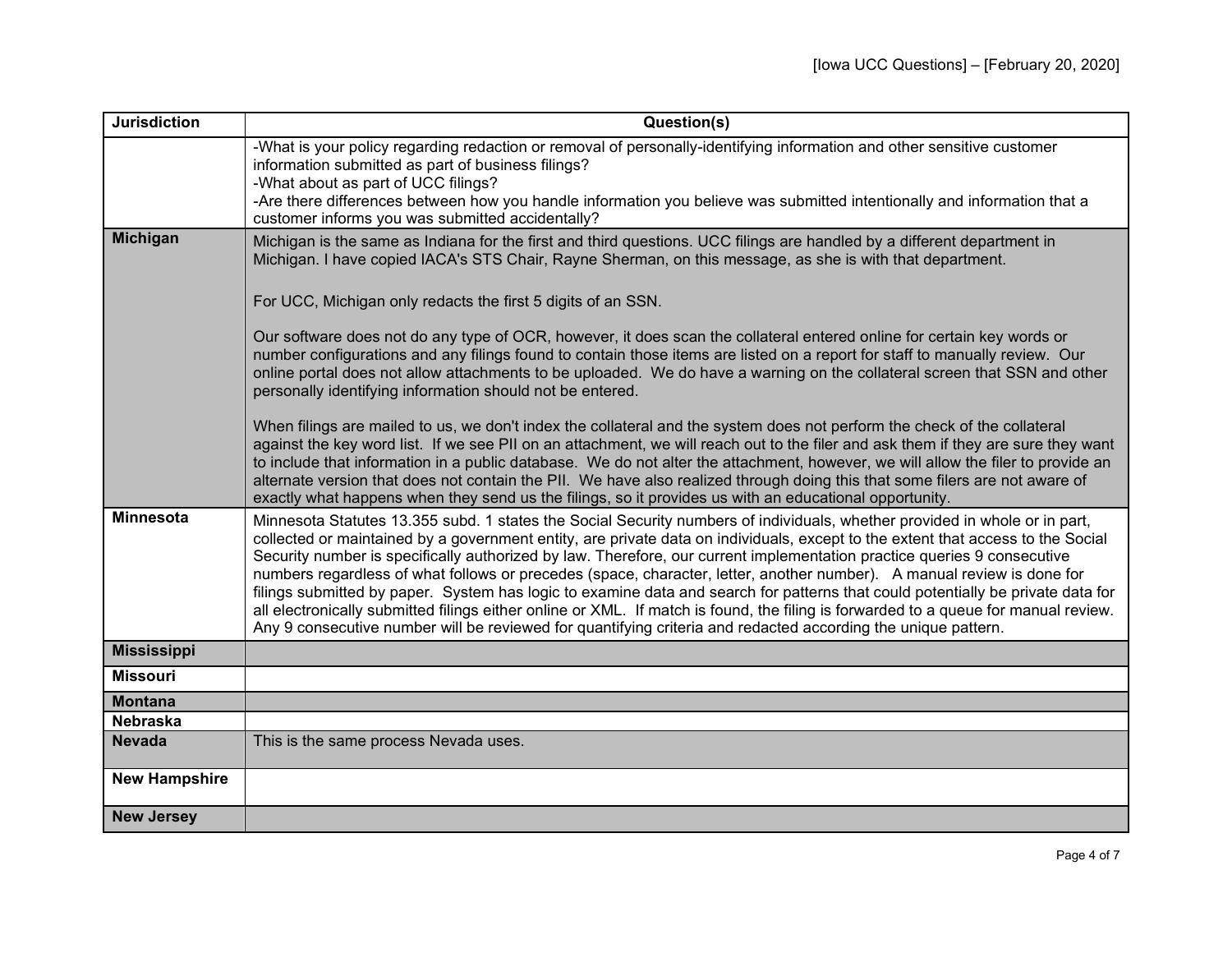| <b>Jurisdiction</b>   | Question(s)                                                                                                                                                                                                                                                                                                                                                                                                                                                                                                                                                                                                                                                                                                                                                                                                                                                                                                                                                                                                                                                 |
|-----------------------|-------------------------------------------------------------------------------------------------------------------------------------------------------------------------------------------------------------------------------------------------------------------------------------------------------------------------------------------------------------------------------------------------------------------------------------------------------------------------------------------------------------------------------------------------------------------------------------------------------------------------------------------------------------------------------------------------------------------------------------------------------------------------------------------------------------------------------------------------------------------------------------------------------------------------------------------------------------------------------------------------------------------------------------------------------------|
|                       | -What is your policy regarding redaction or removal of personally-identifying information and other sensitive customer<br>information submitted as part of business filings?<br>-What about as part of UCC filings?<br>-Are there differences between how you handle information you believe was submitted intentionally and information that a<br>customer informs you was submitted accidentally?                                                                                                                                                                                                                                                                                                                                                                                                                                                                                                                                                                                                                                                         |
| <b>New Mexico</b>     |                                                                                                                                                                                                                                                                                                                                                                                                                                                                                                                                                                                                                                                                                                                                                                                                                                                                                                                                                                                                                                                             |
| <b>New York</b>       |                                                                                                                                                                                                                                                                                                                                                                                                                                                                                                                                                                                                                                                                                                                                                                                                                                                                                                                                                                                                                                                             |
| <b>North Carolina</b> |                                                                                                                                                                                                                                                                                                                                                                                                                                                                                                                                                                                                                                                                                                                                                                                                                                                                                                                                                                                                                                                             |
| <b>North Dakota</b>   |                                                                                                                                                                                                                                                                                                                                                                                                                                                                                                                                                                                                                                                                                                                                                                                                                                                                                                                                                                                                                                                             |
| Ohio                  | In Ohio we have a law which states we must redact or reject any filing that contains SSN or EIN.<br>https://nam12.safelinks.protection.outlook.com/?url=http%3A%2F%2Fcodes.ohio.gov%2Forc%2F111.241v1&data=02%<br>7C01%7Cpviverto%40azsos.gov%7C3896080693a047f8fc9b08d7b7124699%7Cb4494a03f26d475dba4139871e763531%7<br>C1%7C0%7C637179161435210345&sdata=DA9HVPy0P%2BOXq6rzoHjpDEVAeXLsqPzWA9eHST%2BxFDI%3D&am<br>p;reserved=0<br>We have technology in our UCC system to check for any 9 digit number and as we have all seen there are times a 9 digit<br>number must be included in a collateral description as it could be a necessary account number - so the system will ask if the<br>number is a SSN/EIN and if the customer states yes, then the system will redact it, but if not, then we permit them to proceed.<br>With our business filings, it is more of a manual process where we look for these numbers and redact them or reject. In the<br>past we saw these numbers appear frequently on UCCs, but not as often on business filings. |
| <b>Oklahoma</b>       |                                                                                                                                                                                                                                                                                                                                                                                                                                                                                                                                                                                                                                                                                                                                                                                                                                                                                                                                                                                                                                                             |
| Oregon                |                                                                                                                                                                                                                                                                                                                                                                                                                                                                                                                                                                                                                                                                                                                                                                                                                                                                                                                                                                                                                                                             |
| Pennsylvania          |                                                                                                                                                                                                                                                                                                                                                                                                                                                                                                                                                                                                                                                                                                                                                                                                                                                                                                                                                                                                                                                             |
| <b>Rhode Island</b>   |                                                                                                                                                                                                                                                                                                                                                                                                                                                                                                                                                                                                                                                                                                                                                                                                                                                                                                                                                                                                                                                             |
| <b>South Carolina</b> |                                                                                                                                                                                                                                                                                                                                                                                                                                                                                                                                                                                                                                                                                                                                                                                                                                                                                                                                                                                                                                                             |
| <b>South Dakota</b>   |                                                                                                                                                                                                                                                                                                                                                                                                                                                                                                                                                                                                                                                                                                                                                                                                                                                                                                                                                                                                                                                             |
| <b>Tennessee</b>      |                                                                                                                                                                                                                                                                                                                                                                                                                                                                                                                                                                                                                                                                                                                                                                                                                                                                                                                                                                                                                                                             |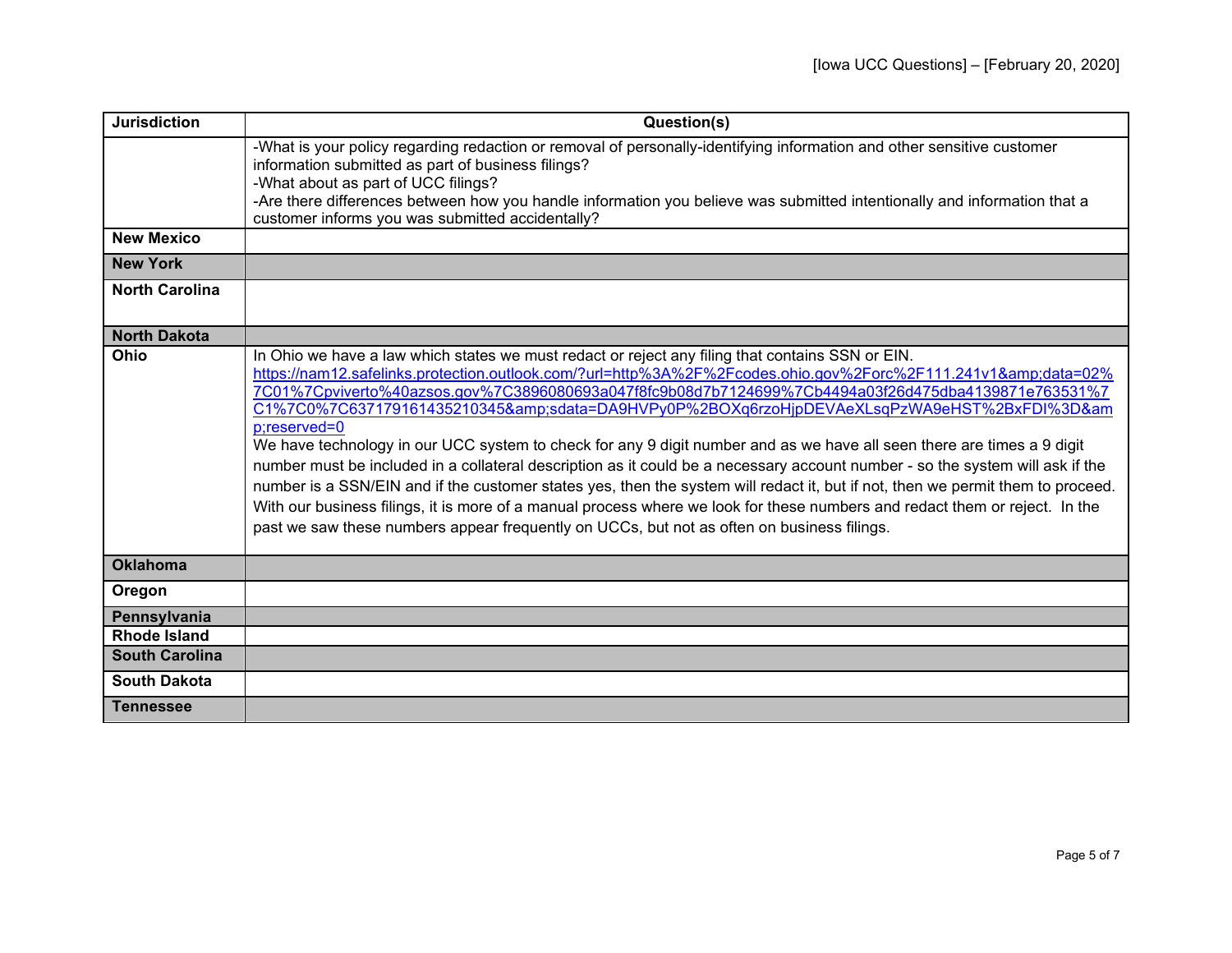| <b>Jurisdiction</b>  | Question(s)                                                                                                                                                                                                                                                                                                                                                                                                                                                                                                                                                                                                                                                                                                                                                                                                   |
|----------------------|---------------------------------------------------------------------------------------------------------------------------------------------------------------------------------------------------------------------------------------------------------------------------------------------------------------------------------------------------------------------------------------------------------------------------------------------------------------------------------------------------------------------------------------------------------------------------------------------------------------------------------------------------------------------------------------------------------------------------------------------------------------------------------------------------------------|
|                      | -What is your policy regarding redaction or removal of personally-identifying information and other sensitive customer<br>information submitted as part of business filings?<br>-What about as part of UCC filings?<br>-Are there differences between how you handle information you believe was submitted intentionally and information that a<br>customer informs you was submitted accidentally?                                                                                                                                                                                                                                                                                                                                                                                                           |
| <b>Texas</b>         | Social security numbers, credit card and bank account numbers, access device numbers, and certain other types of<br>information are confidential under the Public Information Act, Chapter 552 of the Texas Government Code. The secretary of<br>state is prohibited by law from releasing this information. We will redact this information from documents filed in our office and<br>made available to the public. An un-redacted copy of the document will be retained for access by the secretary of state staff in<br>response to requests from law enforcement or other authorized requestors.<br>We use an internal program for online filings and a 3rd party program(Mentis interface) for paper filings. We have the same<br>issue as Ohio with business filings where it is a more manual process. |
| <b>Utah</b>          |                                                                                                                                                                                                                                                                                                                                                                                                                                                                                                                                                                                                                                                                                                                                                                                                               |
| <b>Vermont</b>       |                                                                                                                                                                                                                                                                                                                                                                                                                                                                                                                                                                                                                                                                                                                                                                                                               |
| Virginia             |                                                                                                                                                                                                                                                                                                                                                                                                                                                                                                                                                                                                                                                                                                                                                                                                               |
| Washington           |                                                                                                                                                                                                                                                                                                                                                                                                                                                                                                                                                                                                                                                                                                                                                                                                               |
| <b>West Virginia</b> |                                                                                                                                                                                                                                                                                                                                                                                                                                                                                                                                                                                                                                                                                                                                                                                                               |
| <b>Wisconsin</b>     |                                                                                                                                                                                                                                                                                                                                                                                                                                                                                                                                                                                                                                                                                                                                                                                                               |
| <b>Wyoming</b>       |                                                                                                                                                                                                                                                                                                                                                                                                                                                                                                                                                                                                                                                                                                                                                                                                               |

## **Additional comments:**

## **Full text of email:**

Hello all! Here are some questions from Iowa regarding UCCs:

-What is your policy regarding redaction or removal of personally-identifying information and other sensitive customer information submitted as part of business filings? -What about as part of UCC filings?